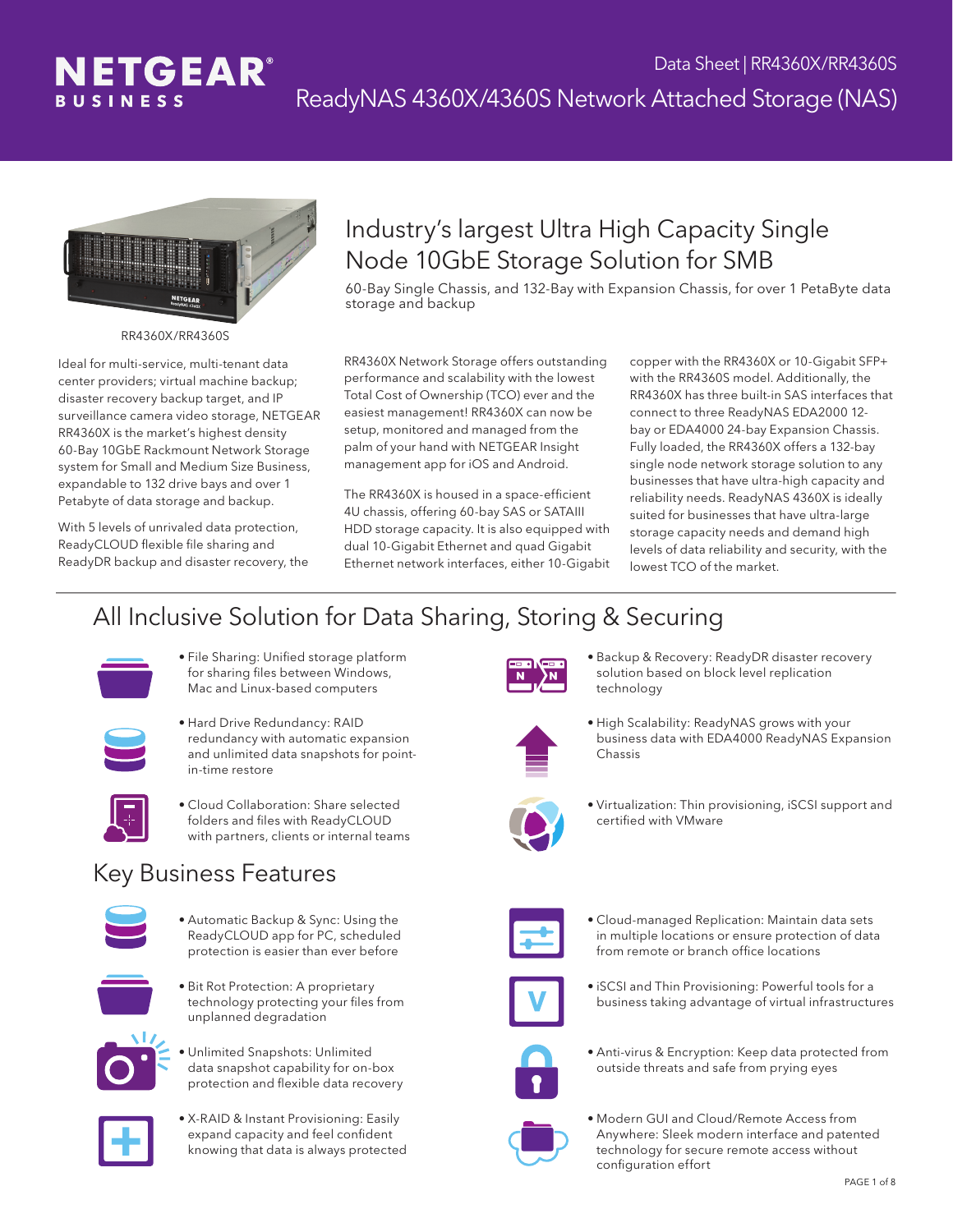

#### ReadyNAS Rackmount Model Comparison





| Hardware                                                     | ReadyNAS RR4360X                                                           | ReadyNAS RR4360S                                                           |
|--------------------------------------------------------------|----------------------------------------------------------------------------|----------------------------------------------------------------------------|
| <b>CPU</b>                                                   | Intel Xeon E3-1225v5 3.3GHz Quad Core<br>Processor, Max Turbo Speed 3.7GHz | Intel Xeon E3-1225v5 3.3GHz Quad Core<br>Processor, Max Turbo Speed 3.7GHz |
| Memory                                                       | 16GB DDR4 ECC                                                              | 16GB DDR4 ECC                                                              |
| Memory Expansion                                             | 64GB DDR4                                                                  | 64GB DDR4                                                                  |
| Drive Bays                                                   | 60                                                                         | 60                                                                         |
| Drive Types Supported                                        | SAS/SATAIII 3.5" HDD or SSD                                                | SAS/SATAIII 3.5" HDD or SSD                                                |
| Hot Swappable Drives                                         | Yes                                                                        | Yes                                                                        |
| eSATA Ports                                                  | 2                                                                          | 2                                                                          |
| Mini-SAS ports for Expansion<br>Chassis, EDA2000 and EDA4000 | 3                                                                          | 3                                                                          |
| Gigabit LAN Ports                                            | 4                                                                          | 4                                                                          |
| 10Gbps LAN Optical SFP+                                      | $\Omega$                                                                   | $\overline{2}$                                                             |
| 10Gbps LAN Copper 10GBase-T                                  | 2                                                                          | $\overline{0}$                                                             |
| <b>USB Ports</b>                                             | 2x USB3.0                                                                  | 2x USB3.0                                                                  |
| Power Supply                                                 | Dual Internal 700W; Input 100-240V AC,<br>50-60Hz                          | Dual Internal 700W; Input 100-240V AC,<br>50-60Hz                          |
| Chassis Warranty                                             | 5 years including 5 years Next Business Day<br>hardware replacement        | 5 years including 5 years Next Business Day<br>hardware replacement        |
| Fan (mm)                                                     | 3x 8038 mm (Middle)<br>2x 6038 mm (Rear)                                   | 3x 8038 mm (Middle)<br>2x 6038 mm (Rear)                                   |
| Dimensions DxWxH (mm)                                        | $922 \times 445 \times 175$                                                | 922 x 445 x 175                                                            |
| Weight (diskless) (kg)                                       | 33.2kg                                                                     | 33.2kg                                                                     |
| Software and Functionality                                   | ReadyNAS RR4360X                                                           | ReadyNAS RR4360S                                                           |
| Certification and Compatibility                              | VMware vSphere ESXi 6.0                                                    | VMware vSphere ESXi 6.0                                                    |
| Cloud-discovery, Setup and<br>Management                     | Yes                                                                        | Yes                                                                        |
| Data Protection with Unlimited<br>Snapshots                  | Yes                                                                        | Yes                                                                        |
| Web-managed Replication for<br>Disaster Recovery             | Yes                                                                        | Yes                                                                        |
| Real-time Antivirus                                          | Yes                                                                        | Yes                                                                        |
| iSCSI and Thin Provisioning                                  | Yes                                                                        | Yes                                                                        |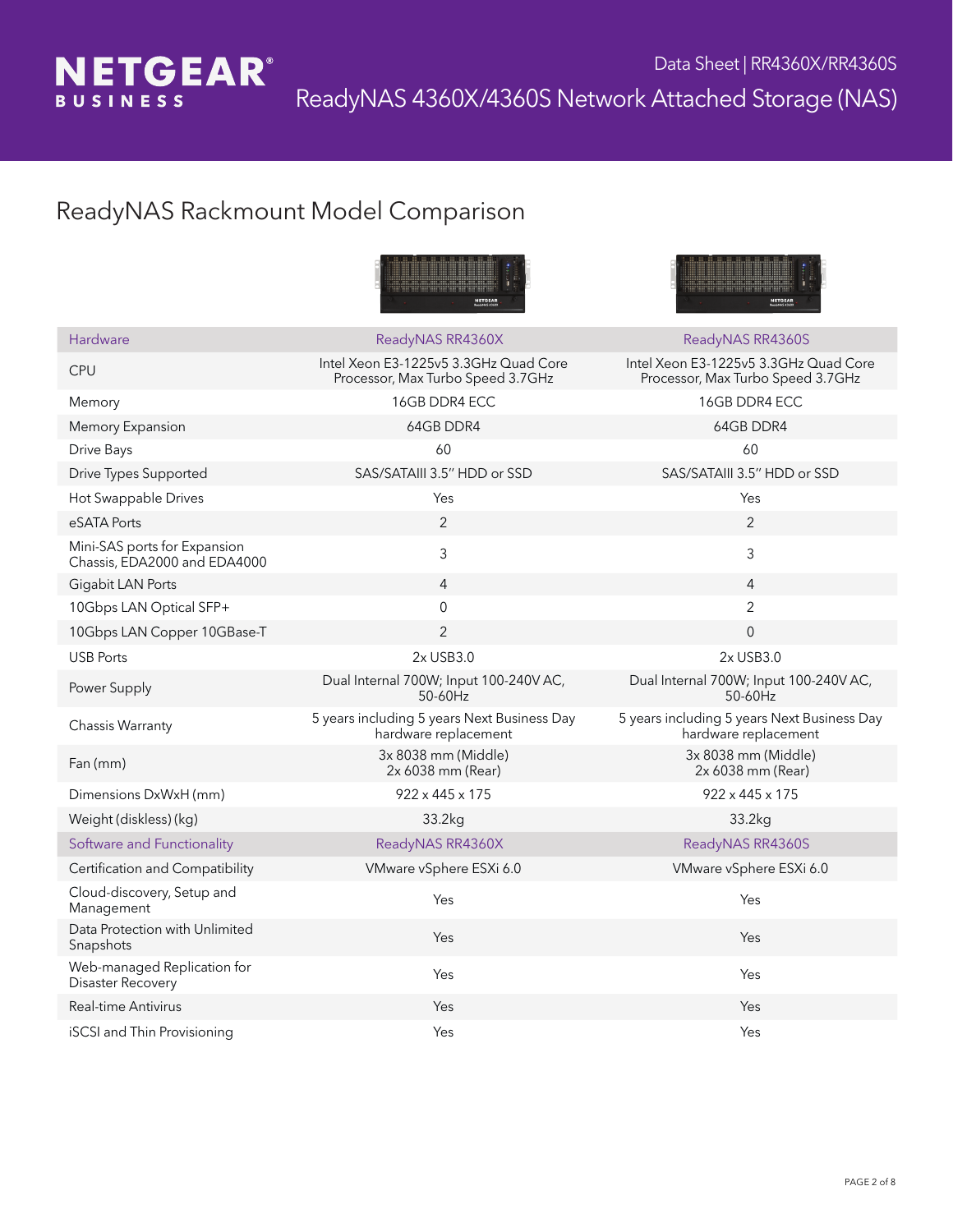

| Data Protection (Backup & Replication)                                                                                                                          |  |  |
|-----------------------------------------------------------------------------------------------------------------------------------------------------------------|--|--|
| Unlimited block-based snapshots for continuous data protection                                                                                                  |  |  |
| Restore Snapshots to any point in time                                                                                                                          |  |  |
| Restore Snapshot data from local admin GUI, ReadyCLOUD, or native Windows File Explorer                                                                         |  |  |
| Scheduled and manual snapshots                                                                                                                                  |  |  |
| File Synchronization (rsync)                                                                                                                                    |  |  |
| <b>Encrypted Remote Replication</b>                                                                                                                             |  |  |
| Data compression                                                                                                                                                |  |  |
| Cloud managed Remote Replication (ReadyNAS to ReadyNAS). No licenses required for ReadyNAS OS 6<br>devices.                                                     |  |  |
| AES 256-bit volume based encryption                                                                                                                             |  |  |
| X-RAID (automatic single volume online expansion)                                                                                                               |  |  |
| Single Disk, JBOD                                                                                                                                               |  |  |
| RAID Levels: 0, 1, 5, 6, 10, 50, 60                                                                                                                             |  |  |
| RAID Global Hot Spare                                                                                                                                           |  |  |
| Backup to external storage (USB/eSATA)                                                                                                                          |  |  |
| Apple Time Machine support                                                                                                                                      |  |  |
| Amazon Cloud Drive synchronization (requires Amazon account)                                                                                                    |  |  |
| ReadyNAS Vault™ Cloud backup (optional service)                                                                                                                 |  |  |
| Dropbox, Google Drive, Amazon AWS file synchronization (requires public cloud accounts)                                                                         |  |  |
| Real-time Anti-Virus scanning using signature and heuristic algorithms. (No end-user licenses required)<br>Protection for viruses, malware, worms, and Trojans. |  |  |
| Bitrot automatic detection & correction for degraded media                                                                                                      |  |  |
| Storage Area Networks (SAN), Virtualization                                                                                                                     |  |  |
| Unlimited iSCSI LUN Snapshot                                                                                                                                    |  |  |
| Thin or thick provision LUNs                                                                                                                                    |  |  |
| Multi-LUN per target                                                                                                                                            |  |  |
| LUN mapping and masking                                                                                                                                         |  |  |
| SPC-3 Persistent Reservation (iSCSI)                                                                                                                            |  |  |
| MPIO and MC/S (iSCSI)                                                                                                                                           |  |  |
| Max # iSCSI Target: 256<br>Max # iSCSI LUN: 256                                                                                                                 |  |  |
| VMware vSphere 6                                                                                                                                                |  |  |
| Citrix XenServer 6                                                                                                                                              |  |  |
| Windows Server 2008 Hyper-V                                                                                                                                     |  |  |
| Windows Server 2008 Failover Clustering                                                                                                                         |  |  |
| Windows Server 2012 R2                                                                                                                                          |  |  |
|                                                                                                                                                                 |  |  |
| Windows Server 2016                                                                                                                                             |  |  |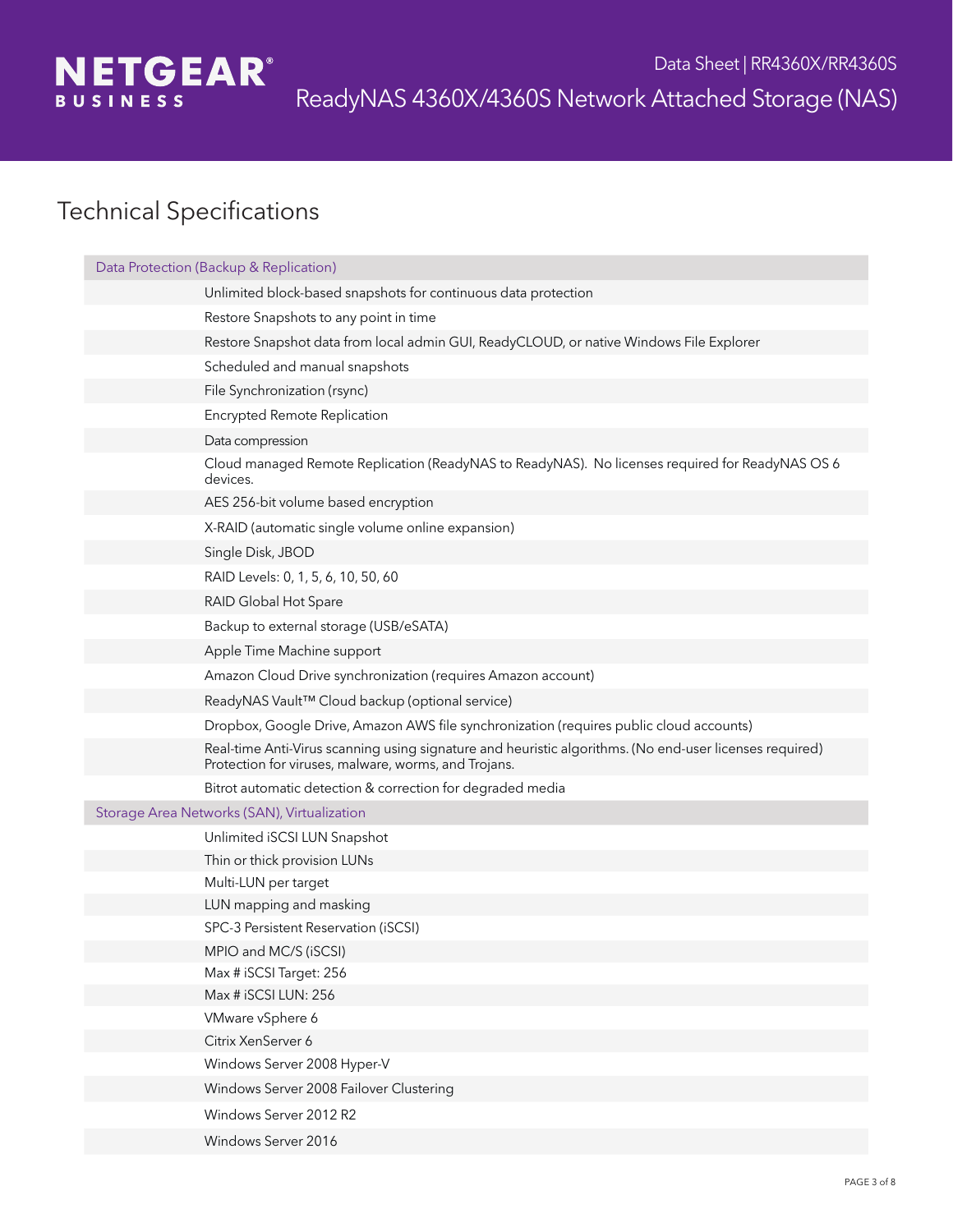

| ReadyCLOUD (cloud access to ReadyNAS)                                                       |
|---------------------------------------------------------------------------------------------|
| ReadyCLOUD portal based data access and management                                          |
| Upgrade firmware remotely                                                                   |
| VPN quality remote data transfer and management                                             |
| Share data with friends & co-workers directly from portal                                   |
| Share file via email link                                                                   |
| <b>ReadyCLOUD Client Applications</b>                                                       |
| ReadyCLOUD client applications for Apple OS X, Microsoft Windows, Android, and Apple iOS    |
| VPN quality remote data transfer and management                                             |
| Simple remote access through ReadyCLOUD client (no firewall or router configuration needed) |
| Sync files/folders between PC (Mac/Windows) & ReadyNAS                                      |
| Sync files/folders between multiple PCs and ReadyNAS                                        |
| Sync files/folders between multiple users and ReadyNAS                                      |
| Backup files/folders from PC to ReadyNAS                                                    |
| File System & Transfer Protocols                                                            |
| ReadyNAS OS 6.7 or later                                                                    |
| Linux 4.x                                                                                   |
| Internal File System: BTRFS                                                                 |
| External File System: EXT3, EXT4, NTFS, FAT32, HFS+                                         |
| Copy-on-write file system                                                                   |
| Microsoft Network (CIFS/SMB 3)                                                              |
| Apple OS X (AFP 3.3)                                                                        |
| Linux/Unix (NFS v4)                                                                         |
| Internet (HTTP)                                                                             |
| Secure Internet (HTTPS)                                                                     |
| File Transfer Protocol (FTP)                                                                |
| FTP over SSL / TLS (explicit)                                                               |
| FTP Passive mode with port range setup                                                      |
| FTP Bandwidth control                                                                       |
| FTP Anonymous                                                                               |
| FTP Transfer Log                                                                            |
| Secure Shell (SSH)                                                                          |
| Web Authoring (WebDAV)                                                                      |
| Storage Array Network (iSCSI)                                                               |
| File Synchronization (rsync)                                                                |
| Local web file manager                                                                      |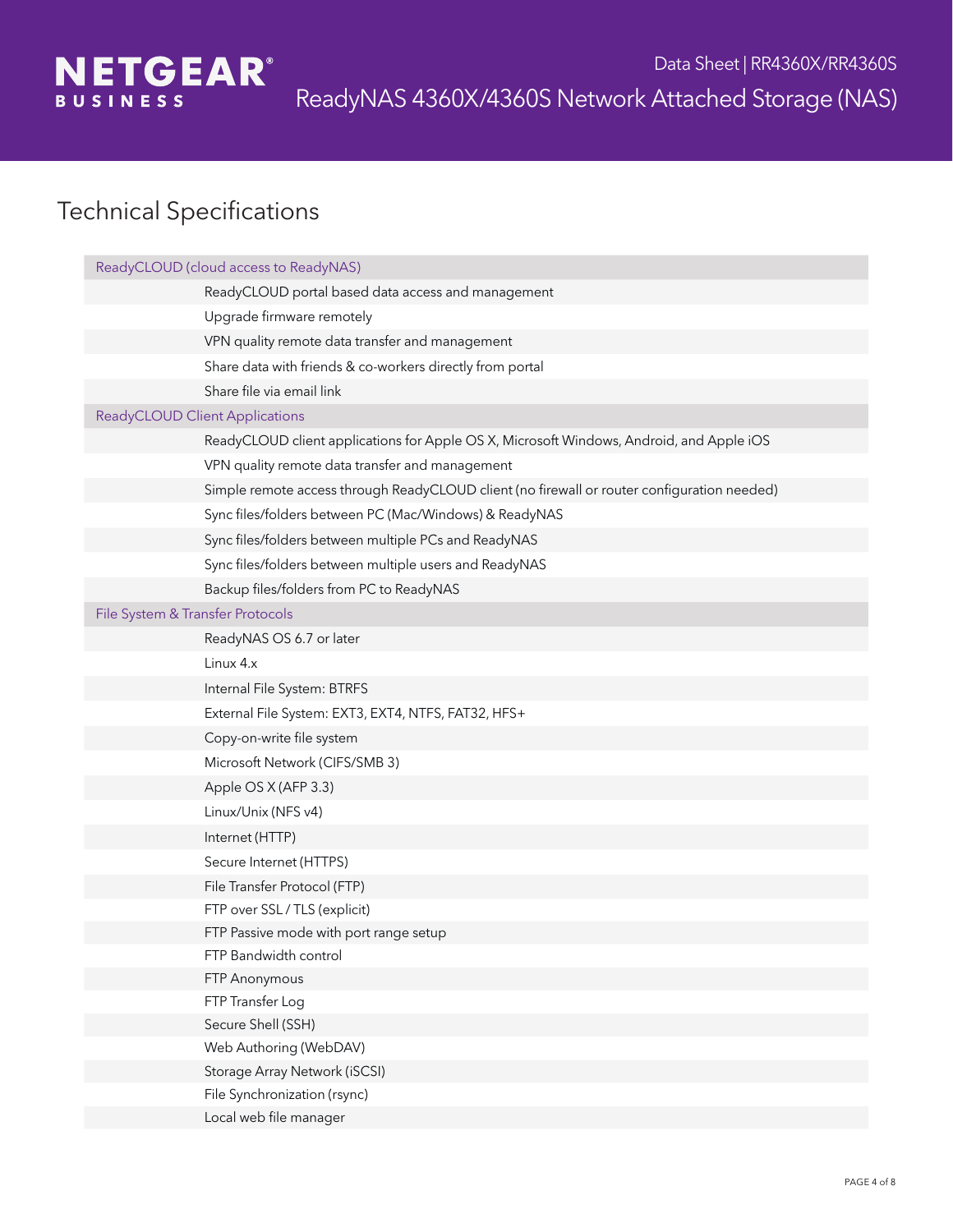

| <b>Users/Groups</b>      |                                                                                                                                                                                                        |
|--------------------------|--------------------------------------------------------------------------------------------------------------------------------------------------------------------------------------------------------|
|                          | Max # Users: 8192                                                                                                                                                                                      |
|                          | Max # User Groups: 8192                                                                                                                                                                                |
|                          | Max # Share Folder: 1024                                                                                                                                                                               |
|                          | Max # Concurrent Connections: 1024                                                                                                                                                                     |
|                          | Share Folder Level ACL Support                                                                                                                                                                         |
|                          | Advanced Folder Permissions with Subfolder ACL support for CIFS/SMB, AFP, FTP                                                                                                                          |
|                          | Microsoft Active Directory (AD) Domain Controller Authentication                                                                                                                                       |
|                          | Local access list                                                                                                                                                                                      |
|                          | ReadyCLOUD based ACL                                                                                                                                                                                   |
|                          | Domain user login via CIFS/SMB, AFP, FTP                                                                                                                                                               |
| Management               |                                                                                                                                                                                                        |
|                          | NETGEAR Insight management app for iOS and Android                                                                                                                                                     |
|                          | ReadyCLOUD cloud based discovery and management                                                                                                                                                        |
|                          | RAIDar local discovery agent (Windows/Mac)                                                                                                                                                             |
|                          | Save and restore system configuration (clone devices)                                                                                                                                                  |
|                          | Local event log                                                                                                                                                                                        |
|                          | Local Graphical User Interface (GUI) Languages: English, German, French, Japanese, Chinese<br>(Traditional & Simplified), Russian, Swedish, Portuguese, Italian, Spanish, Polish, Czech, Dutch, Korean |
|                          | Unicode support                                                                                                                                                                                        |
|                          | Volume Management                                                                                                                                                                                      |
|                          | Thin provision Shares and LUNs                                                                                                                                                                         |
|                          | Instant Provisioning/Expansion with data protection                                                                                                                                                    |
|                          | Restore to factory default                                                                                                                                                                             |
|                          | Operating Systems supported: Microsoft Windows 7, 8/8.1, 10, Microsoft Windows Server 2008 R2/2012 R2,<br>Windows Server 2016, Apple OS X, Linux/Unix, Solaris, Apple iOS, Google Android              |
|                          | Supported Web Browsers (Microsoft Internet Explorer 9+, Microsoft Edge, Mozilla Firefox 14+, Google<br>Chrome 50+, Apple Safari 5+)                                                                    |
| <b>System Monitoring</b> |                                                                                                                                                                                                        |
|                          | Device capacity, performance, resource and health monitoring                                                                                                                                           |
|                          | Bad block scan                                                                                                                                                                                         |
|                          | Hard Drive S.M.A.R.T.                                                                                                                                                                                  |
|                          | File System Check                                                                                                                                                                                      |
|                          | Disk Scrubbing                                                                                                                                                                                         |
|                          | Disk Defragment                                                                                                                                                                                        |
|                          | Volume balance                                                                                                                                                                                         |
|                          | Alerts (SMTP email, SNMP, local log)                                                                                                                                                                   |
|                          | Auto-shutdown (hard drive, fan, UPS)                                                                                                                                                                   |
|                          | Auto-restart on power recovery                                                                                                                                                                         |
|                          |                                                                                                                                                                                                        |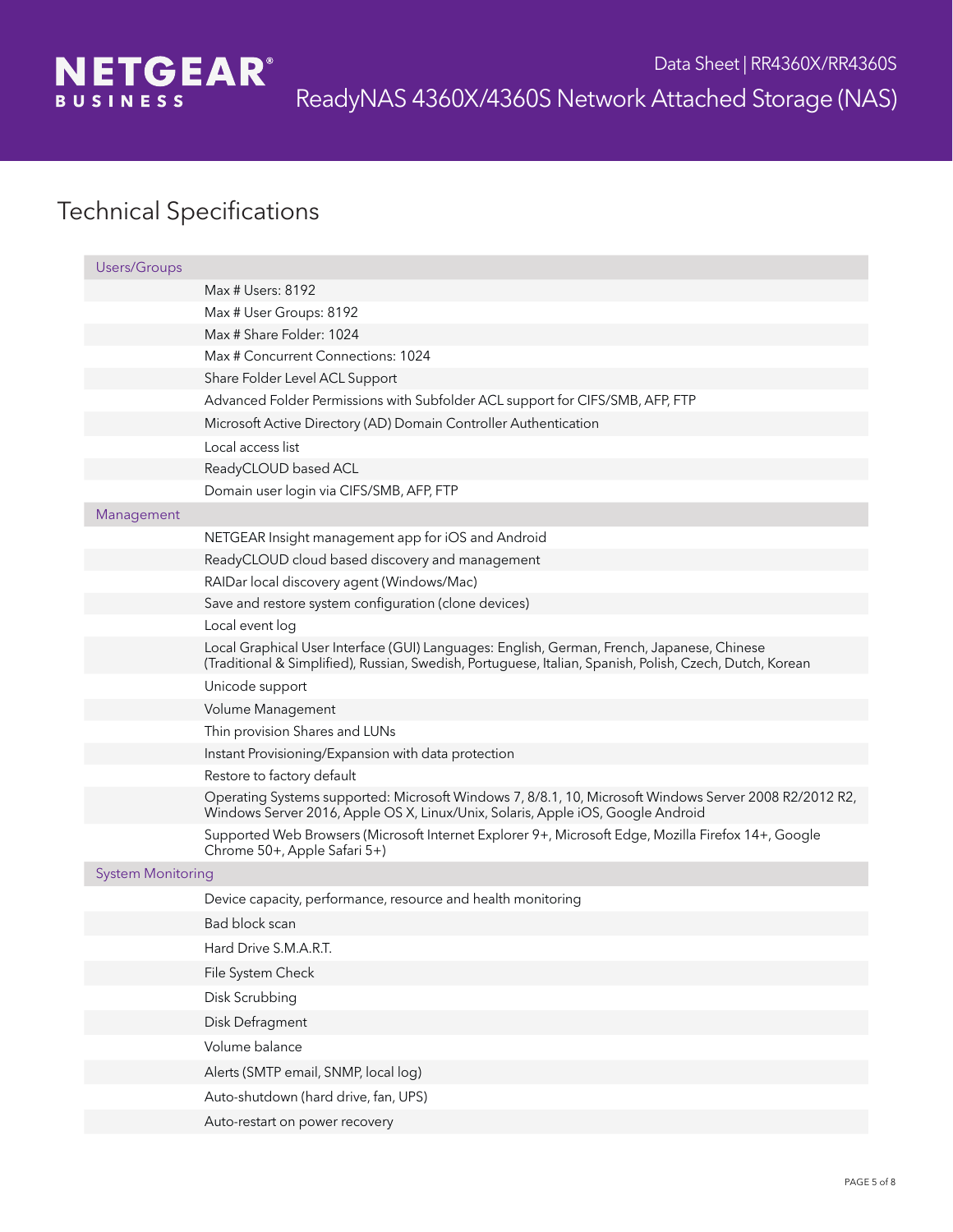

| <b>Networking Protocols</b> |                                                                                                                                                                 |
|-----------------------------|-----------------------------------------------------------------------------------------------------------------------------------------------------------------|
|                             | <b>TCP/IP</b>                                                                                                                                                   |
|                             | IPv4                                                                                                                                                            |
|                             | IP <sub>v</sub> 6                                                                                                                                               |
|                             | Static IP Address                                                                                                                                               |
|                             | Dynamic IP Address                                                                                                                                              |
|                             | Multiple IP Settings                                                                                                                                            |
|                             | <b>DHCP Client</b>                                                                                                                                              |
|                             | <b>UPnP Discovery</b>                                                                                                                                           |
|                             | <b>Bonjour Discovery</b>                                                                                                                                        |
|                             | Link Aggregation IEEE 802.3ad                                                                                                                                   |
|                             | Port Trunking (balanced round robin, active backup, balance xor, broadcast, 802.3ad link aggregation LACP,<br>transmit load balancing, adaptive load balancing) |
|                             | Hash Types IEEE 802.3ad LACP or XOR (Layer 2, Layer3, Layer 4)                                                                                                  |
|                             | Jumbo Frames                                                                                                                                                    |
|                             | Static routes                                                                                                                                                   |
|                             | Secure Shell (SSH)                                                                                                                                              |
|                             | Simple Network Management Protocol v2, v3                                                                                                                       |
|                             | Network Time Protocol (NTP)                                                                                                                                     |
| Media                       |                                                                                                                                                                 |
|                             | ReadyDLNA (UPnP DLNA Media Server)                                                                                                                              |
|                             | ReadyDLNA streams to any compliant device including Playstation and Xbox                                                                                        |
|                             | ReadyDLNA mobile clients for remote media streaming (iOS, Android)                                                                                              |
|                             | ReadyDLNA supported music formats (wav, wma, pcm, ogg, mp3, m4a, flac, aac)                                                                                     |
|                             | ReadyDLNA supported photo formats (jpg, jpeg)                                                                                                                   |
|                             | ReadyDLNA supported video formats (3gp, mp4, wmv, xvid, vob, ts, tivo, mts, mpeg, mpg, mp4, mov, mkv,<br>m4v, m4p, m2t, m2ts, flv, flc, fla, divx, avi, asf)    |
|                             | ReadyDLNA supported playlist formats (pls, m3u)                                                                                                                 |
|                             | ReadyNAS Surveillance (free trial, license required) supports over 70 brands and 1600 models of IP cameras                                                      |
|                             | iTunes Server                                                                                                                                                   |
|                             | iTunes supported audio formats (mp3, m4a, m4p, wav, aif)                                                                                                        |
|                             | iTunes supported video formats (m4v, mov, mp4)                                                                                                                  |
|                             | iTunes supported playlist formats (m3u, wpl)                                                                                                                    |
|                             | TiVo Archiving                                                                                                                                                  |
|                             | Plex Media Server streams to DLNA and Plex clients (mobile, desktop, Android TV, Roku, Samsung & LG TVs)                                                        |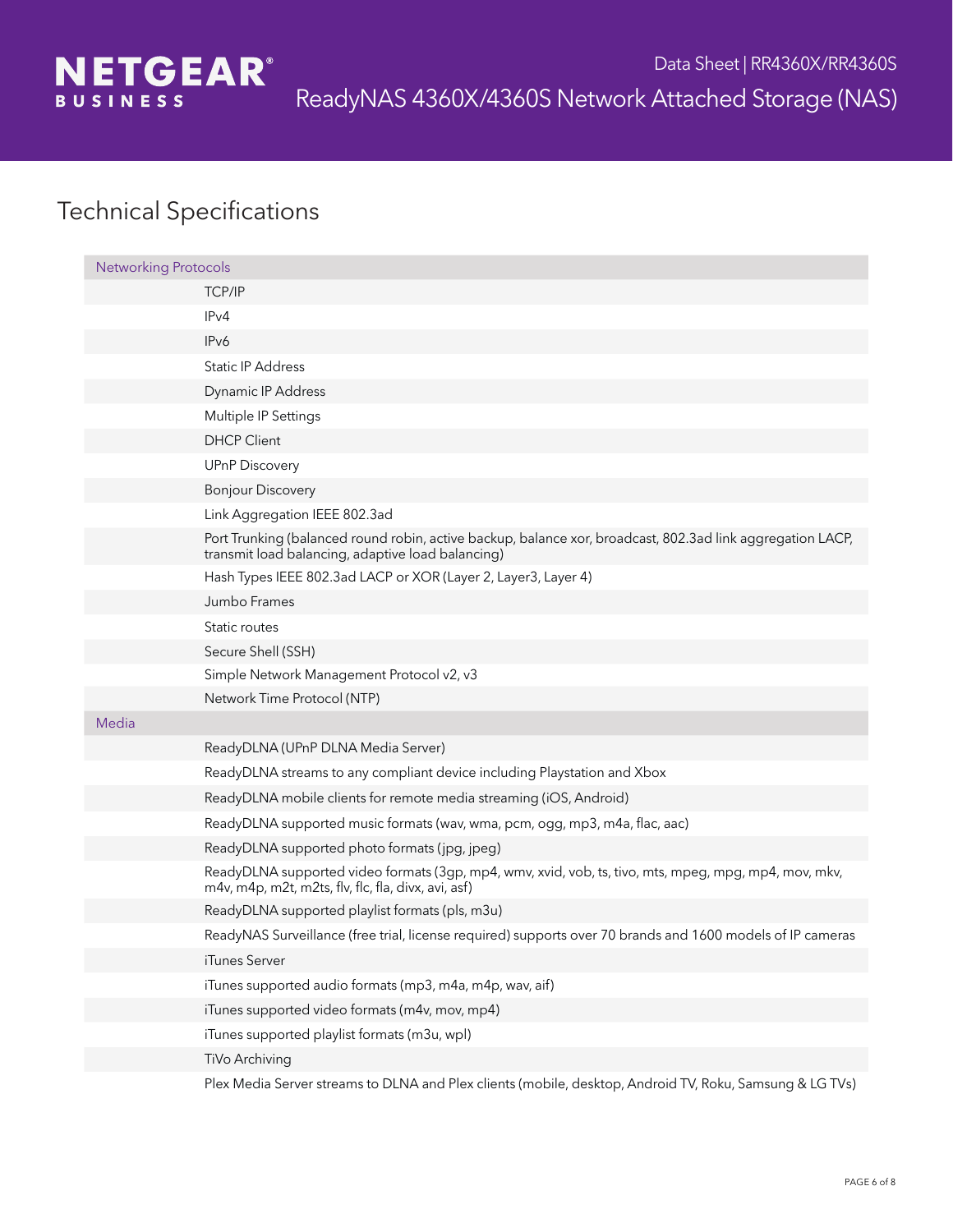

| Hardware    |                                                                                                                                                                 |
|-------------|-----------------------------------------------------------------------------------------------------------------------------------------------------------------|
| <b>CPU</b>  | ReadyNAS 4360X, 4360S: Intel Xeon                                                                                                                               |
|             | E3-1225v5 3.3GHz Quad Core Processor, Max Turbo Speed 3.7GHz                                                                                                    |
| Memory      | ReadyNAS 4360X, 4360S: 16GB DDR4 ECC                                                                                                                            |
|             | Memory Expansion: 64GB DDR4                                                                                                                                     |
|             | Flash: 256MB for OS                                                                                                                                             |
|             | 60 Hot Swappable Drive Bays                                                                                                                                     |
|             | Drive Type: SAS/SATAIII 3.5 SSD or HDD                                                                                                                          |
|             | Three mini-SAS ports for expansion chassis                                                                                                                      |
|             | Two eSATA ports                                                                                                                                                 |
|             | Two USB 3.0 ports                                                                                                                                               |
|             | Total solution capacity: 600TB without expansion chassis; 1.32Petabyte with 3 EDA4000, based on<br>10TB/HDD capacity                                            |
|             | RR4360X: dual 10GbE copper ports                                                                                                                                |
|             | RR4360S: dual 10GbE SFP+ ports                                                                                                                                  |
|             | Quad Gigabit Ethernet ports with link aggregation and failover                                                                                                  |
|             | LEDs: Power, System, 4 x LAN                                                                                                                                    |
|             | Three 8030mm Mid-chassis fans; two 6038mm rear chassis fans                                                                                                     |
|             | Dimensions (DxWxH): 922mm x 445mm x 175mm                                                                                                                       |
|             | Weight: 33.2Kg                                                                                                                                                  |
|             | Dual Internal 700W; 100-240V AC input, 50-60Hz power supply unit built-in. Two additional power supply<br>unit slots for additional power supply for redundancy |
|             | Power cord localized to country of sale                                                                                                                         |
|             | Rackmount sliding rail included                                                                                                                                 |
| Compliance  |                                                                                                                                                                 |
|             | <b>ENGR 10049 EST Environmental Stress Test Guideline</b>                                                                                                       |
|             | <b>ENGR 10045 EVT Engineering Validation Test Guideline</b>                                                                                                     |
|             | ENGR 10048 CVT Compliance Validation Test Guideline                                                                                                             |
|             | ENGR 10046 System Validation Test Guideline                                                                                                                     |
|             | <b>ENGR 10023 HALT Accelerated Life Test Guideline</b>                                                                                                          |
| Environment | ENGR 10036 CDG Component Derating Guideline                                                                                                                     |
|             | Noise levels: <49dBA@25C                                                                                                                                        |
|             | Operating Temperature: 0-45C                                                                                                                                    |
|             | Operating Humidity: 20-80% relative humidity, non-condensing                                                                                                    |
|             | Smart Fan                                                                                                                                                       |
|             | Scheduled Power on/off                                                                                                                                          |
|             | <b>UPS Support</b>                                                                                                                                              |
|             |                                                                                                                                                                 |